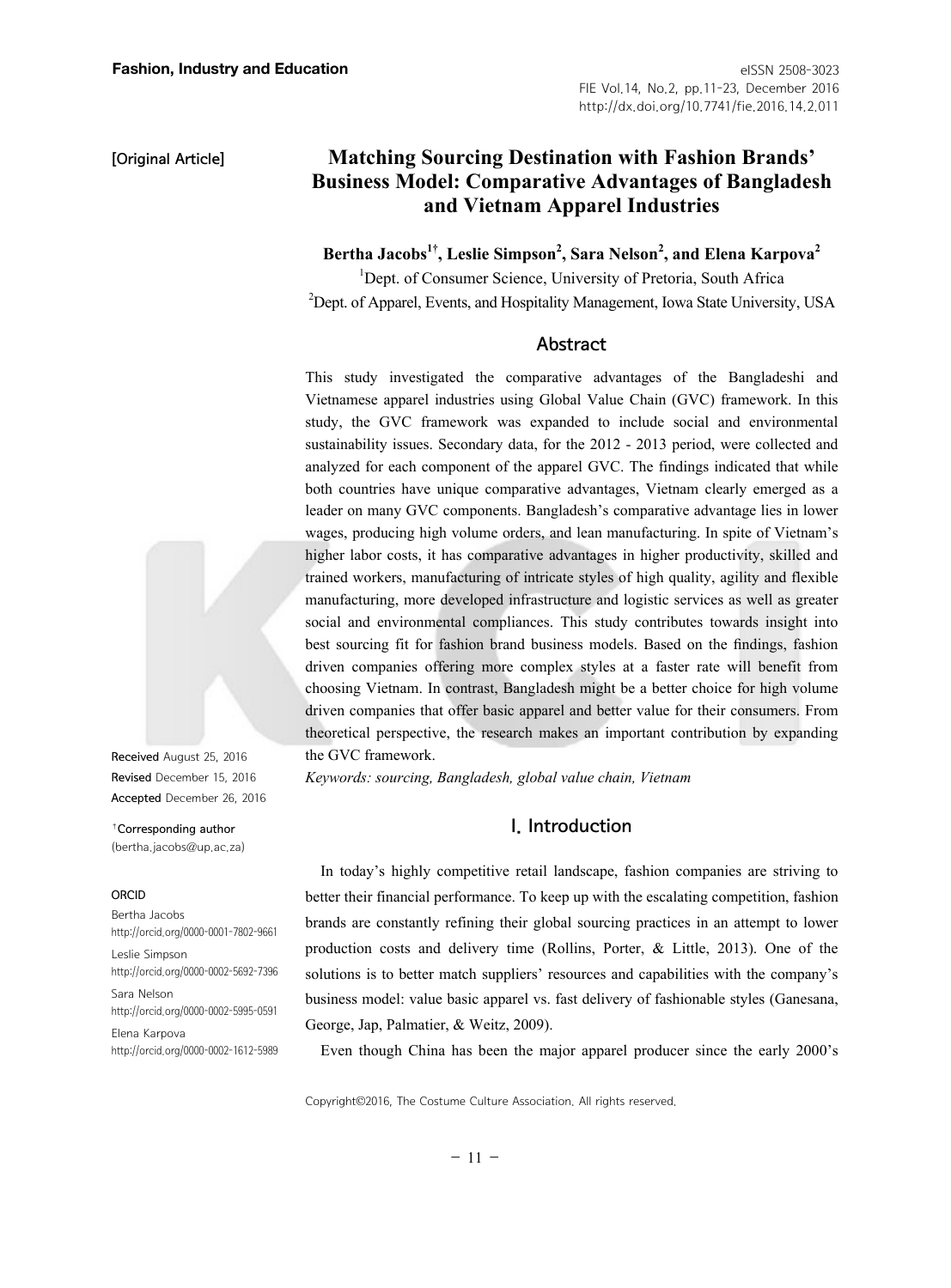(World Trade Organization [WTO], 2014) fashion brands have been increasingly using new locations for apparel assembly (Berg & Hedrich, 2014). Rising production costs and tightening environmental regulations in China as well as consumer demand for fast fashion at lower prices has become major motivations for firms to re-evaluate their sourcing strategies (Berg, Berlemann, & Hedrich, 2013). Finding new locations to produce fashion products requires a suitable match between customer needs and business operations with the capabilities of the sourcing location. "A poor match will limit the company's ability to respond to market changes and is likely to inhibit company growth" (Rollins et al., 2013, p. 141).

Bangladesh and Vietnam have been recognized as the fastest growing and most promising apparel producing nations (Beron, 2014; Salmon, 2013). Yet, limited information exists about the respective strengths and weaknesses of Bangladesh and Vietnam's apparel industries and their apparel industries will integrate with fashion companies' business models. The purpose of this study was to examine comparative advantages of the Bangladeshi and Vietnamese apparel industries to provide important information for fashion companies. A comprehensive investigation and understanding of the two industries can be helpful in making informed decisions when choosing locations for sourcing fashion production.

First, this paper presents the Global Value Chain (GVC) framework to conceptualize this research. Second, the research methodology employed is discussed. Third, the results of the analysis of Bangladeshi and Vietnamese apparel industry comparative advantages are presented. The paper concludes with implications and recommendations for fashion brands considering sourcing apparel production from these two countries.

# II. Literature Review

### 1. Comparative Advantage

Comparative advantage refers to location-specific advantage and impacts where to source from. "It is based on the lower cost of a factor (labor, for example) in one country relative to another, favoring industries that use this factor intensively" (Kogut, 1985, p. 15). The comparative advantage theory, proposed by Ricardo in 1816, has been applied to evaluate industries such as agriculture and automobiles, in addition to the textile and apparel sectors (Ruffin, 2002). The GVC framework has been utilized to assess comparative advantages of industries in different countries (Lu & Karpova, 2011).

### 2. Global Value Chain (GVC)

For this study the GVC was employed to analyze the comparative advantages of the apparel industries in Vietnam and Bangladesh. Global value chains refer to global systems that are producer-driven or buyer-driven (Gereffi & Memedovic, 2003). Producer-driven chains are capital and technology intensive industries such as automobiles, and computers. The apparel industry is a buyer-driven value chain, characterized by its labor-intensive nature and presence of large retailers and brands that play a pivotal role in specifying product requirements for a specific market (Gereffi & Frederick, 2010). Global sourcing is a crucial function for buyer-driven value chains (Gereffi & Memedovic, 2003) and is motivated by the need to reduce operational costs and increasing business flexibility to respond quickly to changing markets (Shelton & Wachter, 2005).

In order to choose most effective location for fashion production, companies need to prioritize their "procurement requirements" and then make trade-offs among important factors such as cost of manufacturing, quality, capacity,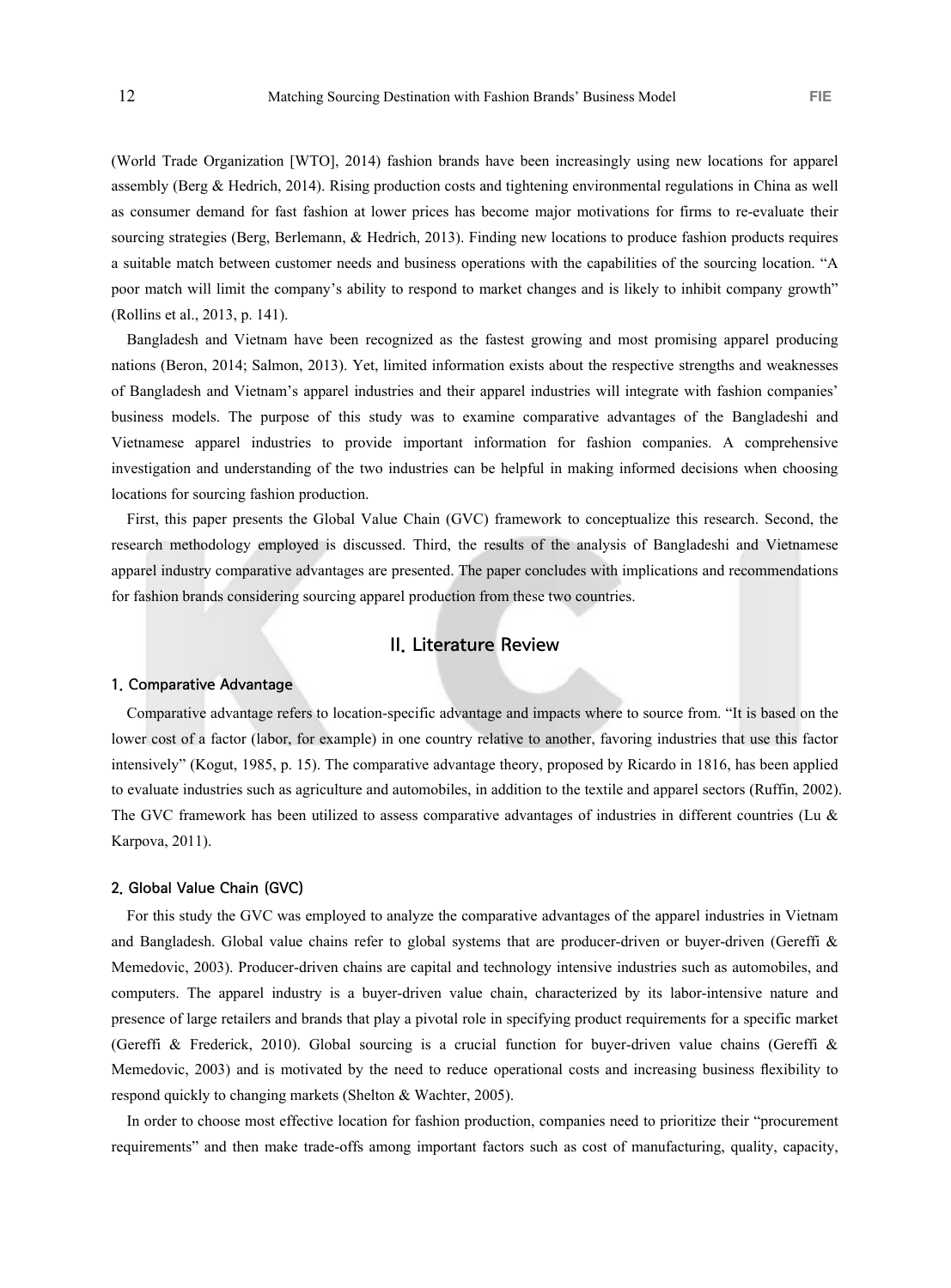speed, and possible risk involved (Berg & Hedrich, 2014, p. 63). The GVC provides apparel firms with a tool to prioritize their procurement requirements and to evaluate the strengths and weaknesses of various manufacturing locations. The GVC covers the following components: material supply; manufacturing capabilities; established transportation networks and export channels; and marketing and retail networks (Gereffi & Memedovic, 2003). Because Bangladesh and Vietnam are primarily export-oriented apparel producers, the last GVC stage was not included in this study. Instead, an expansion of the GVC framework to include social and environmental sustainability components was proposed because many apparel firms place increasing importance on these factors when evaluating potential apparel suppliers.

#### 2.1 Material supply

Access to materials (fiber, yarn, fabric) is essential to producing apparel (Rivoli, 2014). According to Brown and Zukerman (2012), waiting for materials contributes to the longest part of the product cycle and is detrimental in terms of hidden costs. In this study, Bangladesh and Vietnam's availability and access to a variety of materials were evaluated.

## 2.2 Manufacturing capabilities and capacity

In apparel industry, labor cost can account for up to two-thirds of the total production cost (Rivoli, 2014). A superior workforce is one that receives lower wages than other comparative countries, maintains steady yet increasing productivity, and has the necessary skills to complete the work. Quality and capacity have to be taken into consideration when assessing a country's manufacturing capabilities (Lu & Karpova, 2011). Flexibility in offering customers lean or agile manufacturing can result in a national industry's competitive advantage. Additionally, on the supply side, the performance and options offered such as full-package options versus CMT (cut, make, and trim) and adaptability (flexibility, lead time) will influence sourcing decisions (Gereffi & Memedovic, 2003).

### 2.3 Transportation networks and logistics services

It is important to consider "hard" dimension related to tangible infrastructure such as roads, ports, highways, and telecommunications, as well as "soft" dimension related to customs management, and other institutional aspects. In addition, electricity supply and communication infrastructure (internet and phone) are critical components in establishing efficient and effective supply chain in the highly fragmented apparel global industry. Final product cost and delivery time depend on these factors (Gereffi & Memedovic, 2003).

### 2.4 Social and environmental sustainability

More apparel companies are taking a proactive approach to ensure that suppliers comply with regulations on safety, human rights, and environmental protection (Berg et al., 2013). Leading fashion retailers agreed that corporate social responsibility now ranks as the "most important factor when it comes to sourcing before production quality, reliability, and flexibility" (Berg et al., 2013, p. 6). Fashion companies contemplating moving production to countries with lower wages now also consider social and environmental risks. Social sustainability factors comprise "access to basic necessities, vulnerability to economic exclusion [and] social cohesion" (Corrogan, Crotti, Hanouz, & Serin,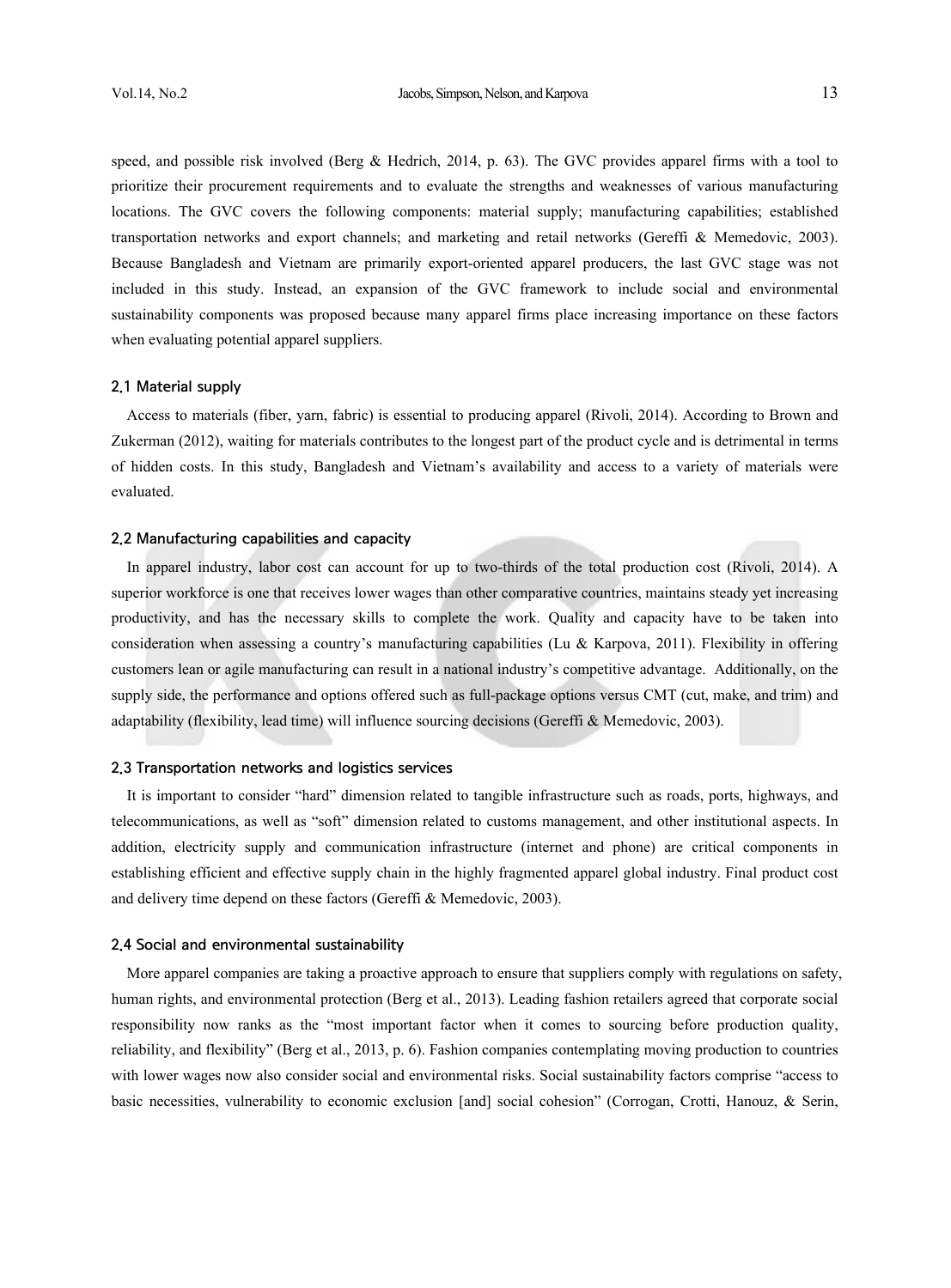2014, p.65); and environmental sustainability factors include "environmental policy, use of renewable resources and degradation of the environment" (Corrigan et al., 2014, p.66).

### 3. Overview of Bangladeshi and Vietnamese Apparel Industries

In Table 1, the indicators related to the apparel industry performance in Bangladesh and Vietnam are summarized and compared with China, the world's leader in apparel manufacturing. Apparel industry contributes 10% to the two countries' gross domestic product (GDP), which is twice more than in China. Vietnam's industry has higher annual growth rate of 21% (14% for Bangladesh). Vietnam also has twice greater growth in the world's share exports. Vietnam and Bangladesh have a comparable number of factories, 4,500 and 6,000, respectively.

| Table 1. Performance of Bangladeshi, Vietnamese and Chinese apparel industries, 2013 |  |  |  |
|--------------------------------------------------------------------------------------|--|--|--|
|--------------------------------------------------------------------------------------|--|--|--|

| Indicators                                           | China           | Bangladesh      | Vietnam         |
|------------------------------------------------------|-----------------|-----------------|-----------------|
| World ranking in apparel exports                     | 1 <sub>st</sub> | $3^{\text{rd}}$ | 4 <sup>th</sup> |
| Apparel export (in USD millions)                     | 96.810          | 13,115          | 8,454           |
| Contribution to the national GDP $(\%)$              | 5               | 10              | 10.5            |
| Apparel export share in the total exports $(\% )$    | 4.4             | 80              | 6.1             |
| Apparel exports share in the world's exports $(\% )$ | 43.35           | 5.87            | 3.79            |
| Growth of apparel export in value $(\%$ p.a.)        | 16              | 14              | 21              |
| Growth of share in world exports $(\%$ p.a.)         | 7               | 5               | 12              |
| Number of apparel manufacturing companies            | >100,000        | 6.000           | 4,500           |
| Population                                           | $1.4$ bil       | $158.5$ mil     | $90.6$ mil      |

Sources: International Trade Centre, 2015; Schwab & Sala-i-Martin, 2014; WTO, 2014

### 3.1 Bangladeshi apparel industry

Bangladesh was traditionally known for its artisans who worked in small groups to produce textiles and apparel. In the early 1980's, the Bangladeshi government privatized textile industry and apparel industry (Islam, Khan & Islam, 2013). In the 2000s, apparel exports have grown at an average annual rate of 8% (Berg et al, 2013). Its share of world clothing exports has grown from  $2.6\%$  in  $2000$  to  $5.1\%$  in  $2013$  (WTO,  $2014$ ).

### 3.2 Vietnamese apparel industry

North and South Vietnam united in 1975, when the Vietnamese government initiated an economic policy to encourage privatization and growth of local businesses as well as promoting relations with other countries. Vietnam exports apparel to over 180 countries and territories (WTO, 2014). The country has benefited from the ASEAN free trade agreements. If passed, the Trans-Pacific Partnership (TPP) agreement will allow duty free Vietnamese apparel exports to the US, Japan, and Australia.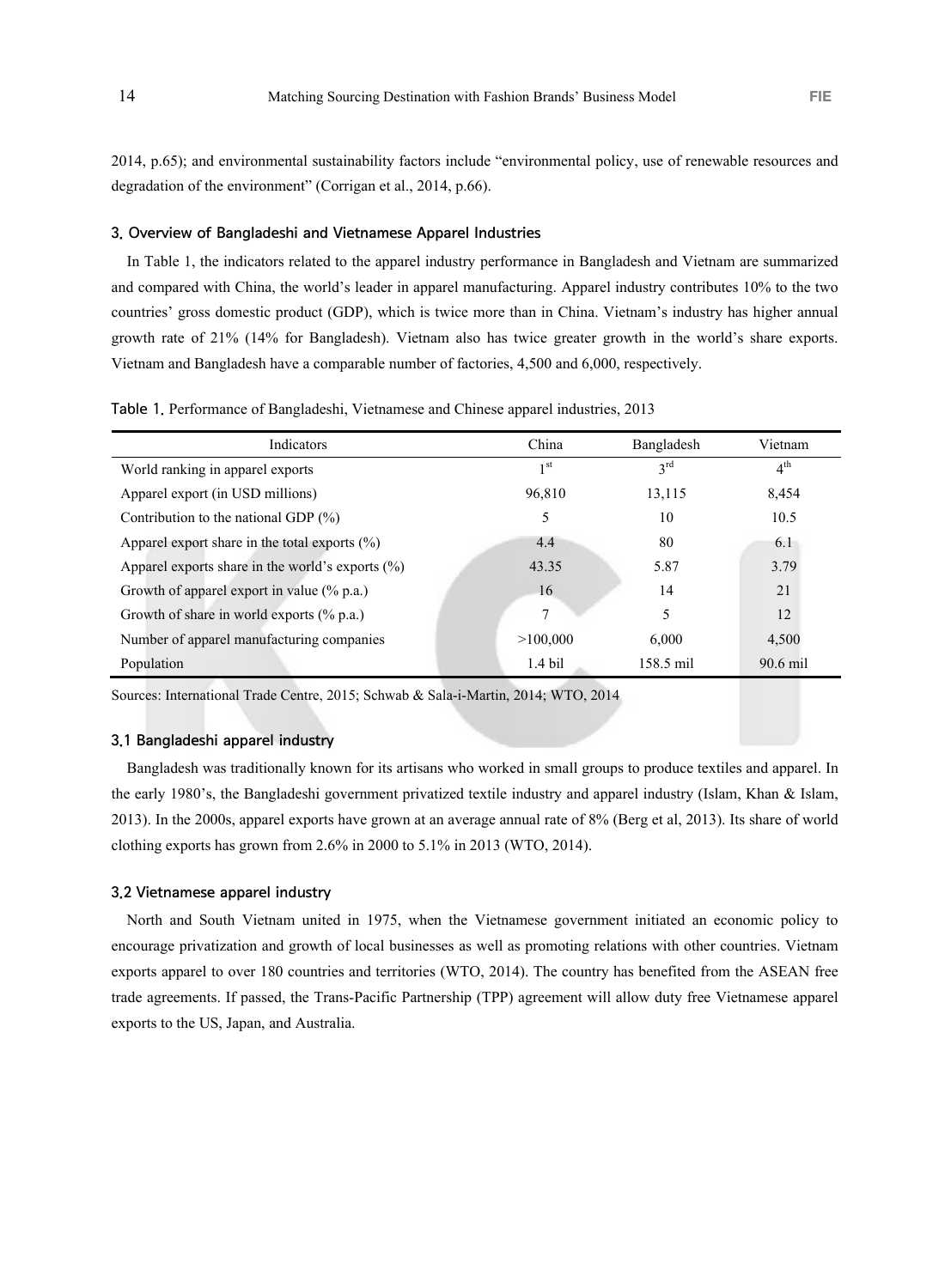# III. Methodology

To analyze comparative advantages of Bangladesh and Vietnam's apparel industries based on the GVC framework, secondary data were collected from world's and governmental organizations for the 2012 - 2013 period. Export and import data were collected from the World Trade Organisation [WTO] (2014) and the United States Department of Agriculture [USDA] (2013). Labor costs, manufacturing capabilities, skills and added services data were collected from the International Labour Organization (2014) and International Trade Centre (2015).

The World Bank's logistics performance index (LPI) was used to examine logistical services. Indicators from the Global Competitiveness Index (GCI) compiled by the World Economic Forum (Schwab & Sala-i-Martin, 2014) was used to analyse productivity, education, and on the job training of workers as well as compliance with social and environmental regulations. Specific indicators used from the GCI were: productivity and pay ratio, education level of workers, on-the-job training, employment, workers safety, basic human rights and compliance with environmental regulations. Other organization and industry reports were consulted, such as Organization of Economic Co-operation and Development [OECD] (2015) and CBI (2013/2015) to obtain data about working conditions, lead-times, and industrial integrations, etc. The GVC framework was used to structure descriptive analyses of all the data to examine and compare comparative advantages of the Bangladeshi and Vietnamese apparel industries.

## IV. Results

## 1. Raw Materials and Textile Supply

For garment production, materials make up 50-70% of the total cost and determine product quality (Van Tot, 2014). Cost, quality, and availability of materials (fiber, yarns, fabrics, threads, findings, and packaging) are critical for timely and efficient apparel production (Berg et al., 2013; Rivoli, 2014).

### 1.1 Domestic production of materials

Table 2 presents Bangladesh and Vietnam's fiber, yarn, and fabric productions. With a total output of 129,000 bales, Bangladesh produces six times more cotton than Vietnam (21,000 bales). Bangladesh's yarn production also substantially exceeded that of Vietnam. Bangladesh has almost four times as many spinning mills as Vietnam and almost twice as much spindle capacity (Dao & Huong, 2013; Hussain, 2013). At 3.95 billion meters, Bangladesh also exceeds Vietnam in fabric production (Table 2). The two countries have similar capacity for dyeing and finishing fabric.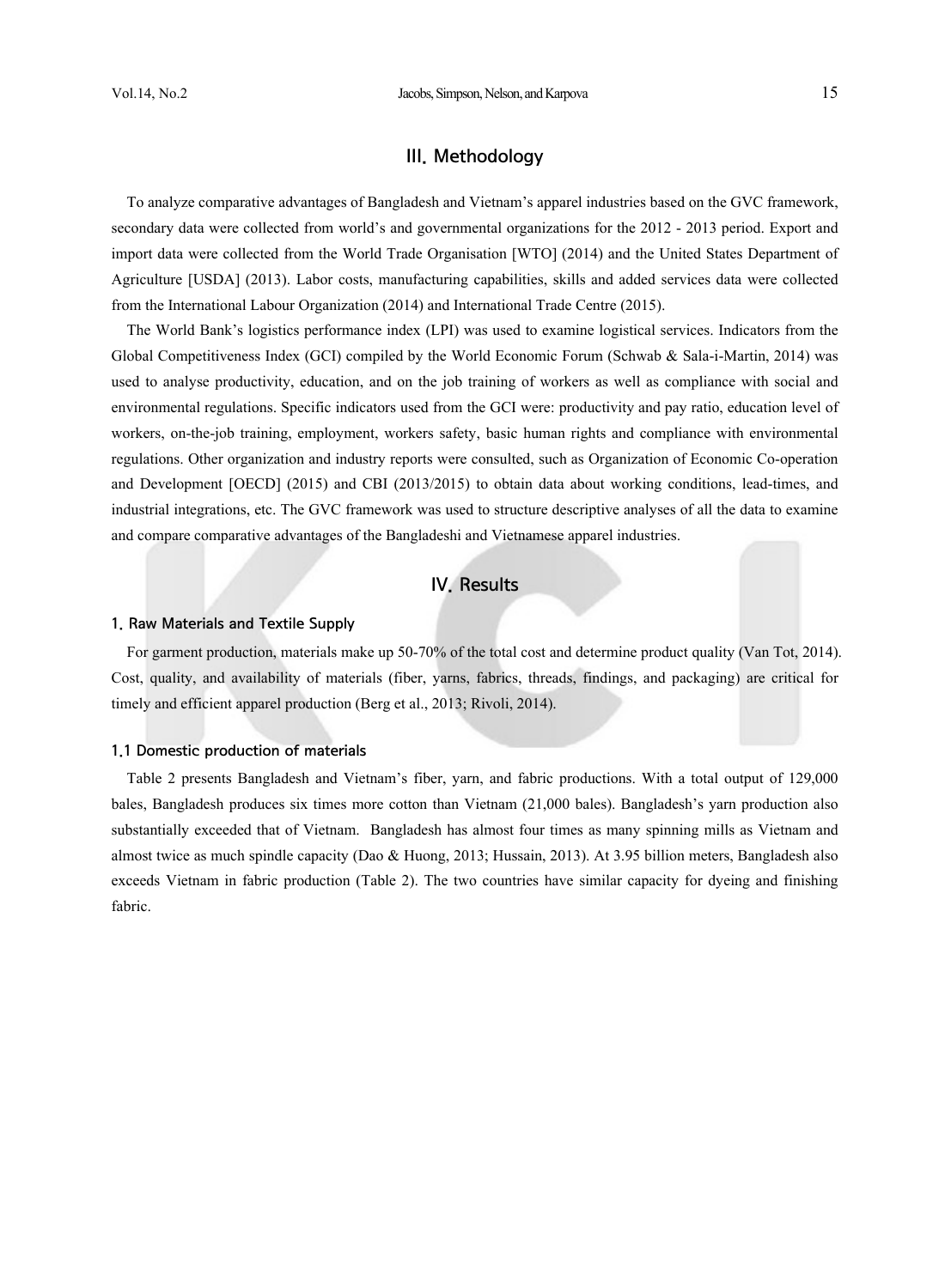| Indicators                                         | Bangladesh                        | Vietnam                                                 |
|----------------------------------------------------|-----------------------------------|---------------------------------------------------------|
| <b>Fiber Production</b>                            |                                   |                                                         |
| Cotton (bales)                                     | 129,000                           | 21,000                                                  |
| Yarn production                                    |                                   |                                                         |
| Spinning mills                                     | 394                               | 100                                                     |
| Spindle capacity (kg)                              | 9,600,000                         | 5,100,000                                               |
| Rotor/Open-End capacity (kg)                       | 230,000                           | 103,348                                                 |
| Production of yarn from cotton and polyester/rayon | 688,000                           | 680,000                                                 |
| (tons)                                             |                                   | (primarily cotton yarn production)                      |
| Fabric production                                  |                                   |                                                         |
| Fabric production                                  | 3.95 (billion meters)             | 1.0 (billion meters)                                    |
| Dyeing and finishing                               | 240 mills                         | 240 mills                                               |
| Knitted and woven fabrics                          | 780 weaving mills                 | 1,000 knit and woven mills                              |
|                                                    | $H$ andwoven = 650 million meters | Knitted $= 80,000$ tons<br>Woven $= 700$ million meters |

Table 2. Bangladesh and Vietnam's fiber, yarn, and fabric production, 2012/2013

Sources: USDA (2013)

Bangladesh's strength lies in woven fabrics, particularly, in hand-woven textiles (Hussain, 2013). However, the country still faces an escalating demand for textiles and a pressing need to upgrade capacities in spinning, weaving, knitting, dyeing, and integration of up-to-date technology to guarantee quality products at competitive prices (Islam et al., 2013).

Vietnam has been developing its knitting sector significantly (Islam et al., 2013). Yet, in 2013, only 20-25% of the woven fabric demand for apparel was produced domestically (Van Tot, 2014). Vietnamese fiber and yarn diversity and quality are not strong enough to meet the growing apparel industry's needs.

### 1.2 Import of fiber, yarn, and fabric

Table 3 presents a summary of textile imports by the two countries. In 2013, the total world's cotton import was 8.4 million tons (Van Tot, 2014). Of the total, Bangladesh imported 0.7 million tons and Vietnam imported 0.4 million tons of cotton. This is despite the fact that Bangladesh grows significantly more cotton than Vietnam (Tables 2). To support the fast growing apparel production, cotton use in the country has grown aggressively by over 1,000% in the 2010s (Emergingtextiles.com, 2015). Yet, Vietnam imports 70% more yarn and twice more fabric than Bangladesh (Table 3).

Table 3. Bangladesh and Vietnam's material imports, 2012/2013

| Indicators                              | Bangladesh | Vietnam |
|-----------------------------------------|------------|---------|
| Cotton as input material (million tons) | 0.7        | 0.4     |
| Yarn (thousand tons)                    | 280.0      | 380.3   |
| Fabric (billion meters)                 | 2.4        | 6.0     |

Source: USDA (2013)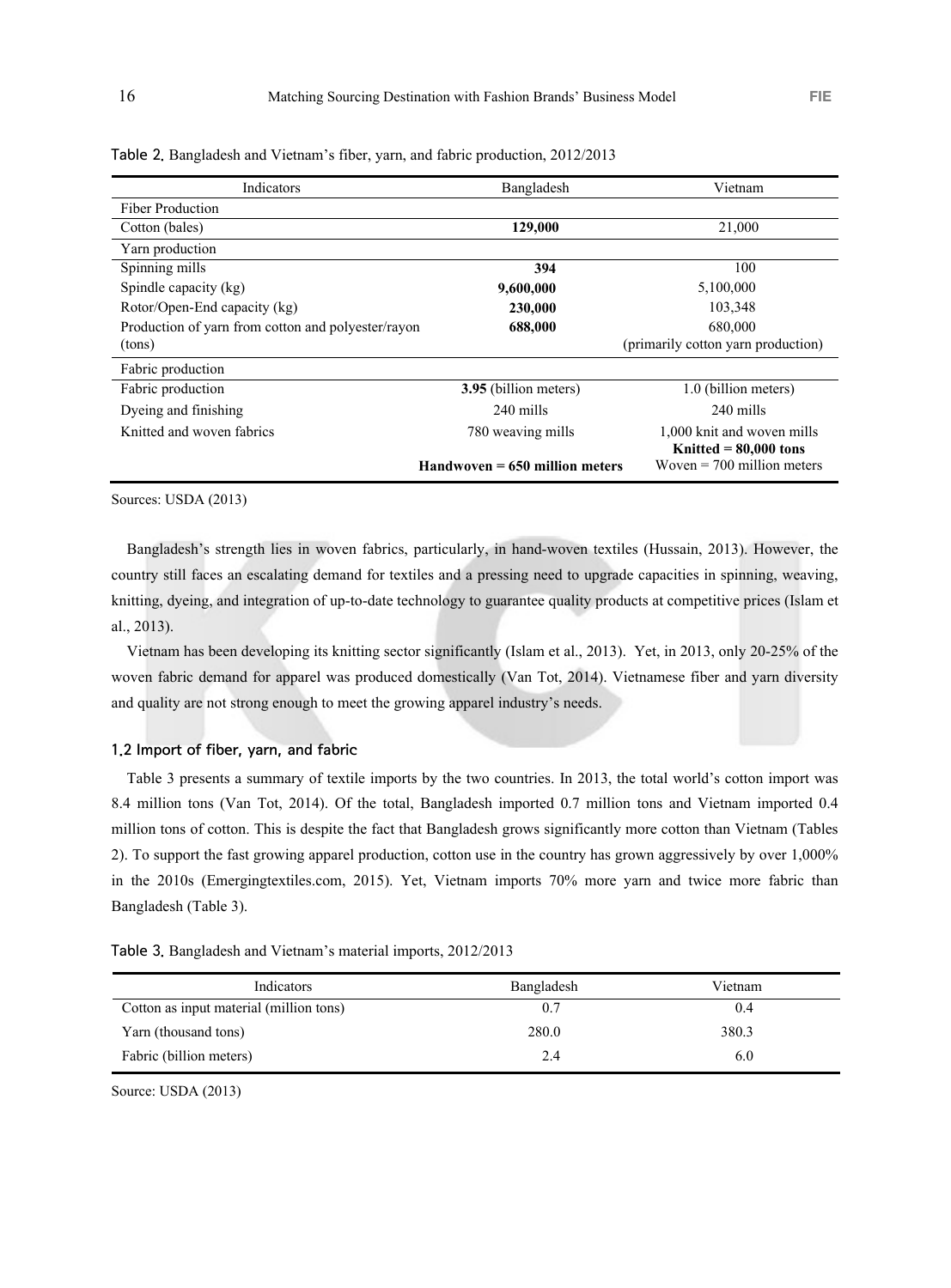## 2. Apparel Manufacturing Capabilities and Capacity

Bangladesh has more apparel factories (6,000) than Vietnam (4,500) (Table 1). However, the size and productivity must be taken into consideration. Major indicators for apparel manufacturing capabilities in Bangladesh and Vietnam are presented in Table 4.

|  | Table 4. Bangladesh and Vietnam's apparel manufacturing capabilities |  |
|--|----------------------------------------------------------------------|--|
|  |                                                                      |  |

| Indicators                           | Bangladesh                                                | Vietnam                                                                               |
|--------------------------------------|-----------------------------------------------------------|---------------------------------------------------------------------------------------|
| Labor costs (per month)              | ~550                                                      | $\sim$ \$100-\$150                                                                    |
| Productivity                         | Lower productivity $(103rd)$                              | <b>Higher productivity</b><br>(23 <sup>rd</sup> )                                     |
| Workforce skills                     | 98 rank (out of 144): Low level of skills<br>and training | 64 rank (out of 144) Skilled and<br>trained workers $(64th)$                          |
| <b>Ouality</b>                       | $125th$ rank (out of 144) Inconsistent &<br>lower quality | 96 <sup>th</sup> rank (out of 144) Consistent<br>and higher quality                   |
| Adaptability (flexible, lean, agile) | Strength – Lean manufacturing                             | Strength – Agile manufacturing                                                        |
| Type of production                   | Mostly CMT-based                                          | Mostly CMT-based<br>Early stages of value-added services<br>/ full-package production |

Sources: International Labour Organization, 2014; Schwab & Sala-i-Martin, 2014

### 2.1 Workforce skills, productivity, and cost

In 2014, workers' minimum monthly wages in Bangladesh's apparel industry was a little over \$50. In the same year, Vietnam's monthly wages ranged from just under \$100 to almost \$150. The Global Competitiveness Index (GCI) evaluates the relationship between productivity and wages in a country's overall labor market (Schwab  $\&$  Salai-Martin, 2014). A score of 1 means that wages has no relationship to productivity, and a score of 7 means that wages have a strong association with productivity. Bangladesh is ranked  $103<sup>rd</sup>$ , with a score of 3.5 indicating that wages are somewhat related to worker productivity. Vietnam is ranked  $23<sup>rd</sup>$  and has a score of 4.6 indicating a stronger relationship between wages and worker productivity. This indicates that Vietnam's productivity is superior over Bangladesh. The GCI measures workforce skills with education and job training indicators. Bangladesh is ranked 98<sup>th</sup> with a score of 4.5 in the primary education category, whereas Vietnam has a higher score of 5.3, and is ranked  $64<sup>th</sup>$ out of 144 countries (Schwab & Sala-i-Martin, 2014).

## 2.2 Quality, adaptability, and technology

Although Bangladesh is efficient at managing high-volume orders (Berg & Hedrich, 2014), product quality is lower and inconsistent – ranked 125<sup>th</sup> out of 144 countries (Table 4). Vietnam's apparel industry is capable of producing higher quality products: the country ranked  $96<sup>th</sup>$ . Bangladesh demonstrates strengths in lean production, whereas Vietnam – in agile manufacturing (Berg et al., 2011; Vietnam trade promotion agency [Vietrade], 2012). In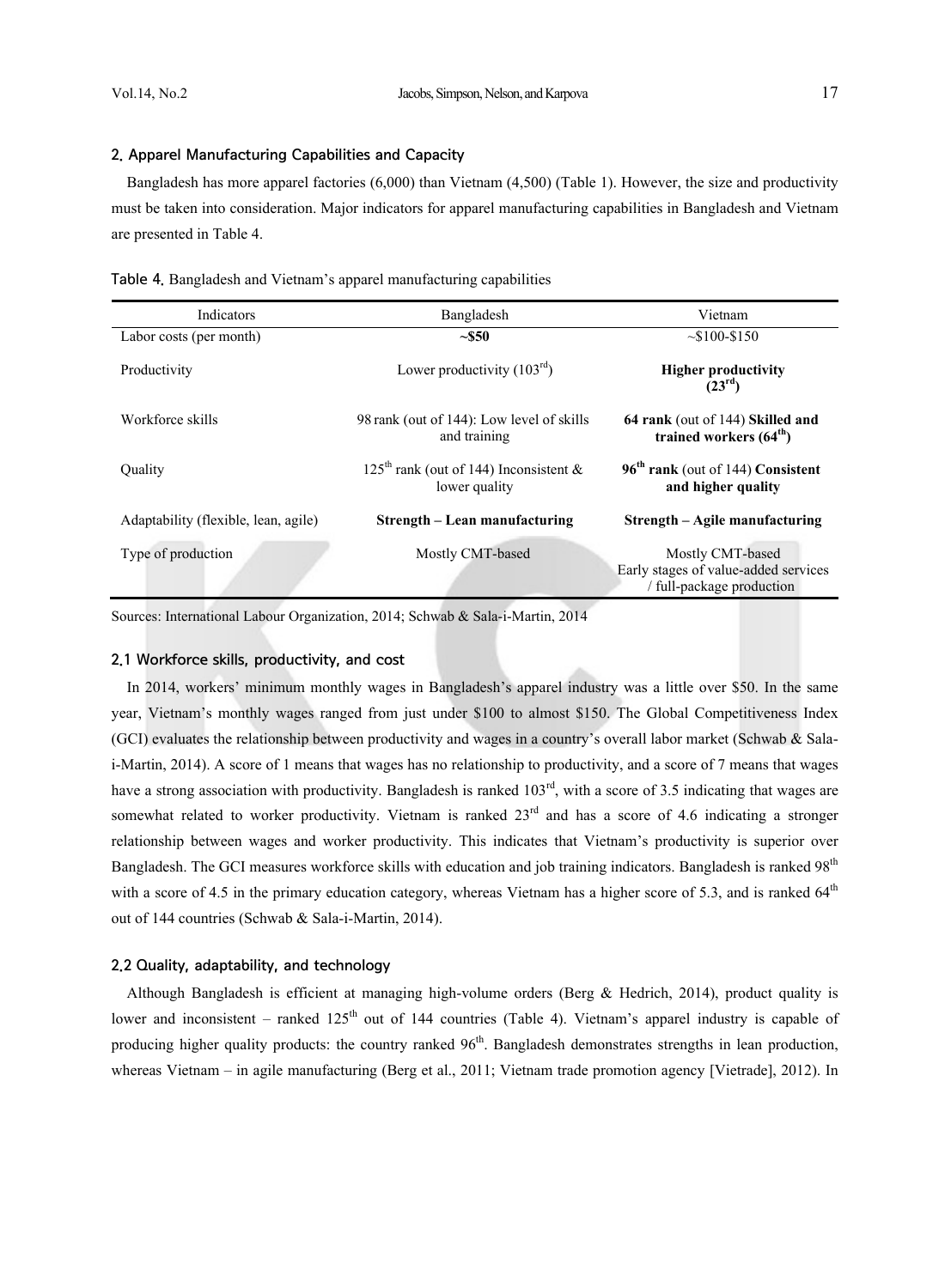Bangladesh, the average lead time is between 90 and 120 days; very few producers have the ability to push times below 30 days.

Bangladesh's apparel industry is mostly CMT-based (Berg et al., 2011; Monsur & Yoshi, 2012). Similarly, Vietnam's garment manufacturing has been primarily CMT-based, but newer firms have been steadily increasing their value-added service by providing full-package options (Van Tot, 2014). To summarize, Vietnam's apparel industry has a definite comparative advantages in productivity, quality, skilled workforce, and agile production (Table 4). However, in the labor-intensive garment sector, Bangladesh's low-cost workforce can still compensate for the lower productivity rates and can handle high-volume orders.

### 3. Infrastructure and Logistics Services

To support apparel manufacturing and trade, Vietnam has a superior transport infrastructure (roads, ports, airports, railroads) in comparison with Bangladesh (ranked 76 vs. 115; Table 5). The former is also almost twice ahead in terms of internet communication and technology use (scores 2.3 vs. 1.2; ranked 86 vs. 131) and electricity and phone infrastructure (scores 4.0 vs. 2.1; ranked 81 vs. 127). The data indicate faster and easier communication with Vietnamese factories, more reliable power supply, and faster deliveries.

| Indicators                                |       | Bangladesh |       | Vietnam |
|-------------------------------------------|-------|------------|-------|---------|
|                                           | Score | Ranking    | Score | Ranking |
| Overall LPI                               | 2.56  | 108        | 3.15  | 48      |
| Customs                                   | 2.09  | 138        | 2.81  | 61      |
| Infrastructure                            | 2.11  | 138        | 3.11  | 44      |
| International shipments                   | 2.82  | 80         | 3.22  | 42      |
| Logistics competence                      | 2.64  | 93         | 3.09  | 49      |
| Tracking and tracing                      | 2.45  | 122        | 3.19  | 48      |
| Timeliness                                | 3.18  | 75         | 3.49  | 56      |
|                                           | Score | Ranking    | Score | Ranking |
| Transport infrastructure                  | 2.70  | 115        | 3.50  | 76      |
| Internet and communication technology use | 1.20  | 131        | 2.30  | 86      |
| Electricity and phone infrastructure      | 2.10  | 127        | 4.00  | 81      |

Table 5. Bangladesh and Vietnam's infrastructure and logistics performance, 2014

Sources: Schwab & Sala-i-Martin, 2014; World Bank, 2014

The logistics performance index (LPI) is calculated based on six dimensions: 1) efficiency of clearance process by customs; 2) quality of trade and transport related infrastructure; 3) ease of arranging competitively priced shipments; 4) competence and quality of logistics services; 5) ability to track and trace consignments; and 6) timeliness of shipments in reaching destination within the scheduled or expected delivery time. Considering transportation and logistics services, Vietnam by far surpasses Bangladesh: all rankings are almost better (Table 5). Bangladesh is at a major disadvantage in terms of its infrastructure, logistics, and stable energy supply.

### 4. Social and Environmental Sustainability

Social indicators analyzed were workers safety and basic human rights. Environmental indicators included: renewable resources and eco-friendly practices. The factors for both countries are reported in Table 6.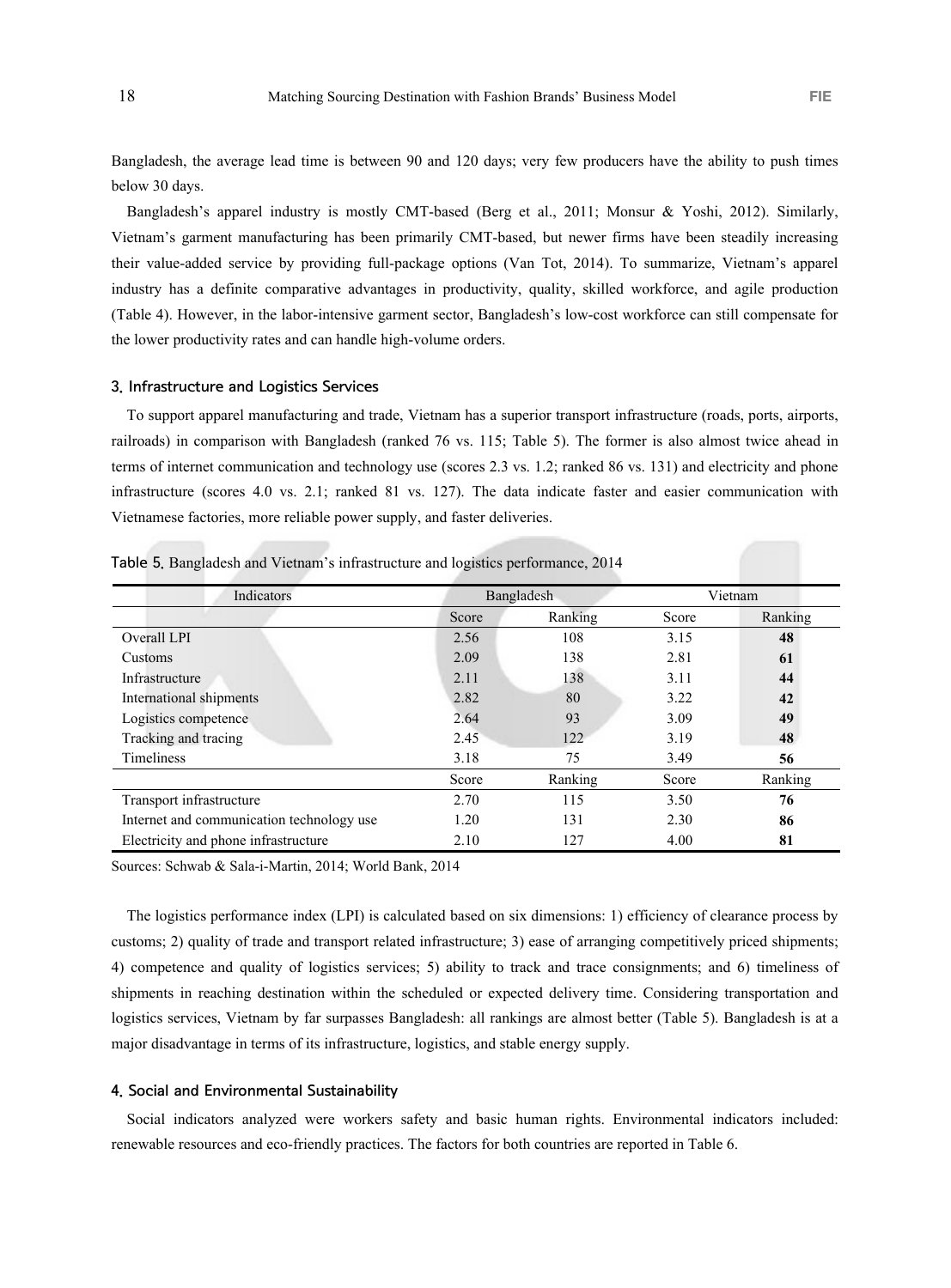| Indicators                   | Bangladesh              | Vietnam                                  |
|------------------------------|-------------------------|------------------------------------------|
| Human rights                 | Massive violations      | <b>Isolated occurrence of violations</b> |
| Safety                       | Poor safety             | <b>Acceptable safety</b>                 |
| Environmental sustainability | 3.35 (lower compliance) | 3.67 (higher compliance)                 |

Table 6. Bangladesh and Vietnam's social and environmental sustainability indicators

Source: Better Work, n.d.; Schwab & Sala-i-Martin, 2014; Vietrade, 2012

### 4.1 Social sustainability

Bangladesh's apparel industry employs about 4 million workers (Bangladesh Garment Manufacturers and Exporters Association [BGMEA], 2015), and in Vietnam about 2.2 million people are employed in the apparel industry (Vietrade, 2012). Bangladeshi apparel industry has suffered from numerous workplace tragedies that have damaged its global reputation, such as worst in the history fires and building collapses. In addition to poor workers safety, human right violations, low wages, and insufficient worker benefits have resulted into violent protests that forces factories to shut their operation. Vietnam, overall, has better safety regulations and compliance. Workers do have access to trade unions that play a supporting role in negotiations of pay, benefits and workers' rights (Cox, 2015).

## 4.2 Environmental sustainability

The GCI measures countries compliance with environmental regulations such as use of renewable resources and environmental policy (Schwab & Sala-i-Martin, 2014). A score of 1 indicates no compliance, and a score of 7 means that there is high compliance. Bangladesh has an environmental sustainability score of 3.35, whereas Vietnam's value is 3.67 indicating that Vietnam has stricter environmental regulations.

# V. Conclusions and Implications

This research investigated the comparative advantages of the Bangladesh and Vietnam's apparel industries based on the GVC framework by comparing the two countries in terms of material supply, apparel manufacturing, transportation and logistics, and social and environmental sustainability. In this study, for the first time, the authors proposed the social and environmental sustainability indicators to expand the GVC framework. The updated GVC framework better reflects the changing priorities in the global apparel industry when buyers evaluate sourcing locations.

The research findings indicate that while the two countries have different strengths and weaknesses, Vietnam clearly emerged as a leader on most of the GVC components. A summary of comparative advantages of Bangladesh and Vietnam is presented in Table 7. The bolded segments highlight the comparative advantages of each country.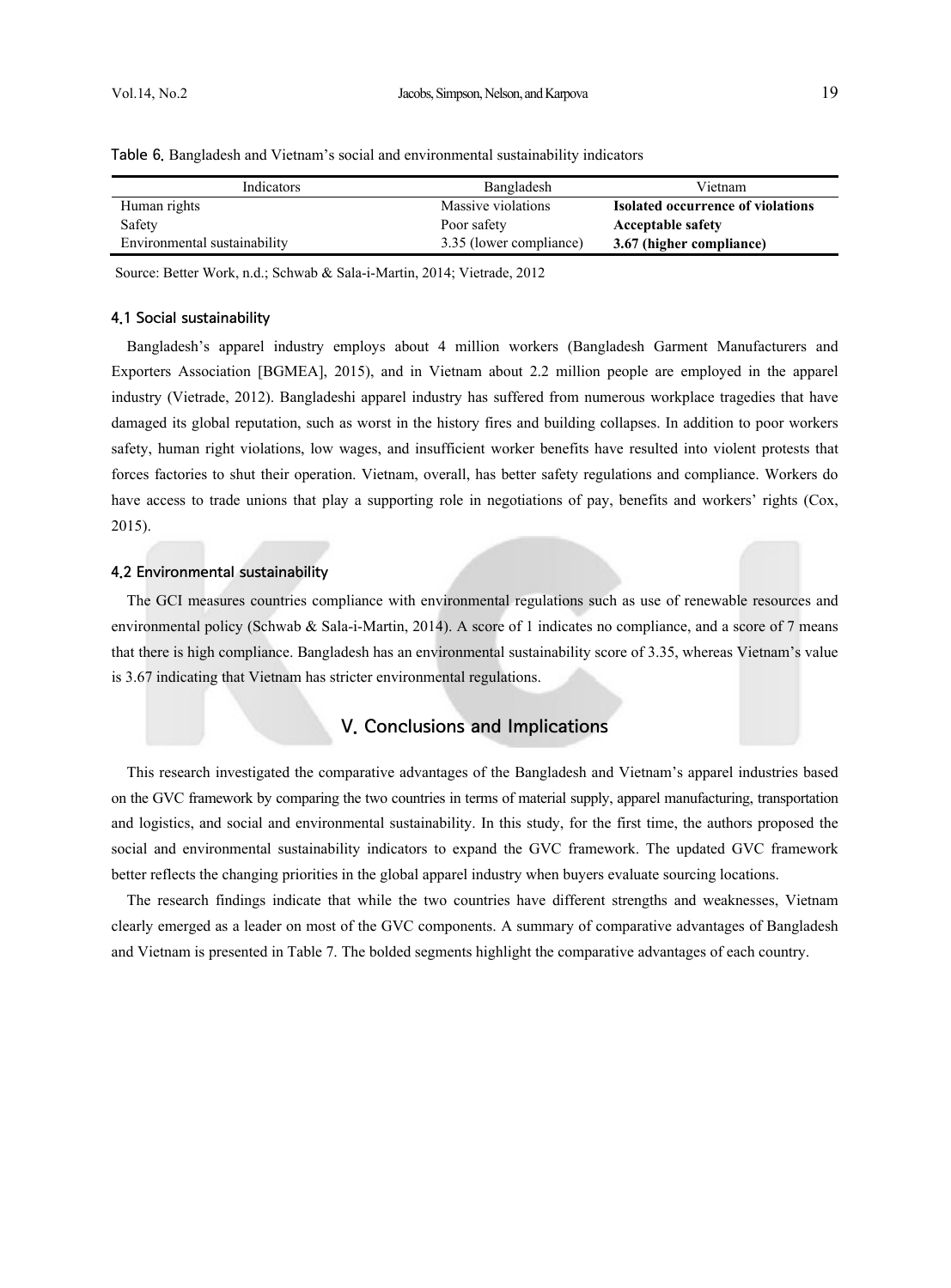| <b>GVC</b> components                         | <b>Bangladesh</b>                                              | <b>Vietnam</b>                                      |
|-----------------------------------------------|----------------------------------------------------------------|-----------------------------------------------------|
| Raw material supply                           |                                                                |                                                     |
| Import priorities                             | Import more cotton fiber                                       | Import more yarn and fabric                         |
| Quality and diversity of<br>domestic textiles | Higher volumes of cotton fiber, yarn, and<br>fabric production | <b>Specializes in knit fabrics</b>                  |
| <b>Apparel manufacturing</b>                  |                                                                |                                                     |
| Labor cost                                    | Very low labor cost (\$50/month)                               | Higher labor cost (\$100-\$150/month)               |
| Number of apparel<br>factories                | 6.000                                                          | 4.500                                               |
| Productivity                                  | Low $(103)$                                                    | High(23)                                            |
| Workforce skills                              | Low workers' skills and training                               | <b>Skilled and trained workers</b>                  |
| Manufacturing quality                         | Inconsistent and lower product quality                         | <b>High quality products</b>                        |
| Adaptability                                  | Lean manufacturing                                             | <b>Agile manufacturing</b>                          |
| Full-package production                       | Mostly CMT-based                                               | Early stage of providing full-package<br>production |
| <b>Transportation/logistics</b>               |                                                                |                                                     |
| Infrastructure                                | Poor (138)                                                     | Acceptable (44)                                     |
| Energy supply                                 | Energy supply at risk (127)                                    | Reliable energy supply (81)                         |
| Internet and technology<br>use                | Low(131)                                                       | Acceptable (86)                                     |
| Custom services                               | Poor (138)                                                     | Average (61)                                        |
| Shipment timeliness                           | Low $(80)$                                                     | Acceptable (42)                                     |
| Social and environmental sustainability       |                                                                |                                                     |
| Social sustainability                         | Lower $(3.65 \text{ out of } 7)$                               | <b>Higher</b> (4.11 out of 7)                       |
| Safety                                        | High-profile problems of building and<br>fire safety           | <b>Acceptable workers' safety</b>                   |
| Environmental sustainability                  | Lower compliance (3.35)                                        | Higher compliance (3.67)                            |

Table 7. Comparison of the Bangladeshi and Vietnamese apparel industries' GVC activities

Bangladesh's major comparative advantage lies in lower wages, ability to produce high volume orders, and lean manufacturing. The Bangladeshi apparel industry benefits from domestic cotton production and manufacturing yarn and fabric (mostly cotton). At the same time, domestic supply of raw materials is not sufficient to support the fast growing apparel industry. The country is dependent on importing high volumes of cotton and fabric. Low workers' skills and training inhibit producing quality apparel. Bangladesh is clearly behind on infrastructure, communication, and logistics services, which substantially increase lead time and costs of doing business in the country.

Even though Vietnam's labor cost is two-three times higher than in Bangladesh, it is compensated by higher productivity of skilled and better trained workers. As a result of proficient workforce, Vietnamese apparel industry's comparative advantage lies in its ability to produce intricate styles, higher quality apparel as well as agile and flexible manufacturing. The country has significantly more developed infrastructure, communication, and logistics services, resulting in shorter lead times and a more conducive business environment. On the downside, Vietnam has insufficient domestic raw material supply and primarily relies on textile imports. Vietnam's flexible and agile manufacturing practices are suited for companies with a just-in-time business model with lower inventory and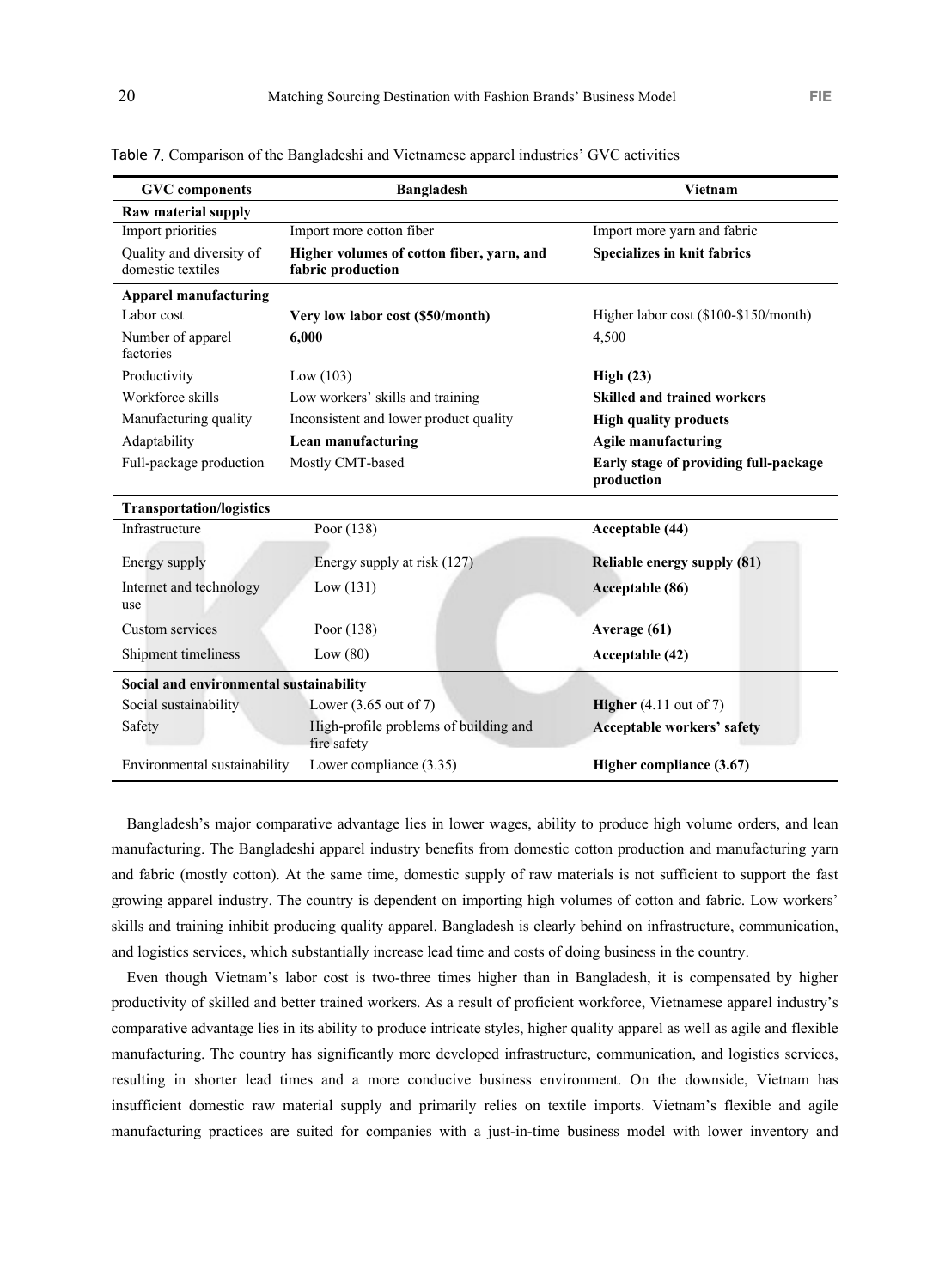reduced time to market (Azmeh & Nadvi, 2014). Another important comparative advantage is a greater social and environmental compliance in Vietnam's apparel industry, in comparison with Bangladesh. In addition, Vietnam is ahead of Bangladesh in offering full-package apparel manufacturing. This also contributes to the higher quality and shorter lead times in Vietnamese factories.

In conclusion, choosing between Bangladesh and Vietnam when sourcing apparel assembly will depend on the company's business model and the type of product they want to manufacture. For fashion driven companies that need higher quality, faster delivery, greater overall efficiency in producing more complex styles, Vietnam might be a better choice. In contrast, Bangladesh might be a better choice for high volume driven companies that offer basic apparel and better value for their consumers. The findings demonstrate that Bangladesh and Vietnam are filling unique niches in the global apparel industry.

## VI. Limitations of the Study and Recommendations for Future Studies

This study focused on the components of the GVC in the two fast growing apparel producing and exporting countries, Bangladesh and Vietnam. Future studies could focus on analyzing the stages of the industry life-cycle, ownership, and activities of apparel firms. Other emerging countries such as Cambodia, Myanmar, or some Sub-Sahara African countries could also be included in future analyses to form a holistic picture of future centers for apparel manufacturing.

# **References**

- Azmeh, S., & Nadvi, K. (2014). Asian firms and the restructuring of global value chains*. International Business Review, 23,* 708–717. doi: 10.1016/j.ibusrev.2014.03.007
- Bangladesh Garment Manufacturers and Exporters Association. (2015). *Number of employees* [Data file]. Retrieved from http://www.bgmea.com.bd/chart/number\_of\_employment\_in\_garment
- Berg, A., Berlermann, B., & Hedrich, S. (2013). *The global sourcing map: Balancing cost, compliance, and capacity*. Retrieved from http://www.mckinsey.com/~/media/mckinsey/dotcom/client\_service/retail/articles/the\_global\_ sourcing map balancing cost compliance and capacity.ashx
- Berg, A., & Hedrich, S. (2014). *What's next in apparel sourcing?* Retrieved from http://www.mckinsey.com/~/ media/McKinsey/Industries/Retail/Our%20Insights/Whats%20next%20in%20apparel%20sourcing/Whats\_next\_ in apparel sourcing.ashx
- Berg, A., Hedrich, S., Kempf, S., & Tochtermann, T. (2011). *Bangladesh's ready-made garment landscape: The challenges of growth.* Retrieved from https://www.mckinsey.de/files/2011\_McKinsey\_Bangladesh.pdf
- Beron, R. (2014, February 12). Opportunities and challenges in asia's apparel and textile sector. *Apparel Magazine.*  Retrieved from http://apparel.edgl.com/news/Opportunities-and-Challenges-in-Asia-s-Apparel-and-Textile-Sector91123
- Better Work. (n.d.). *Case study: Fire and building safety in the ready-made garment sector of Bangladesh*. Retrieved from http://www.betterwork.org/global/?p=4321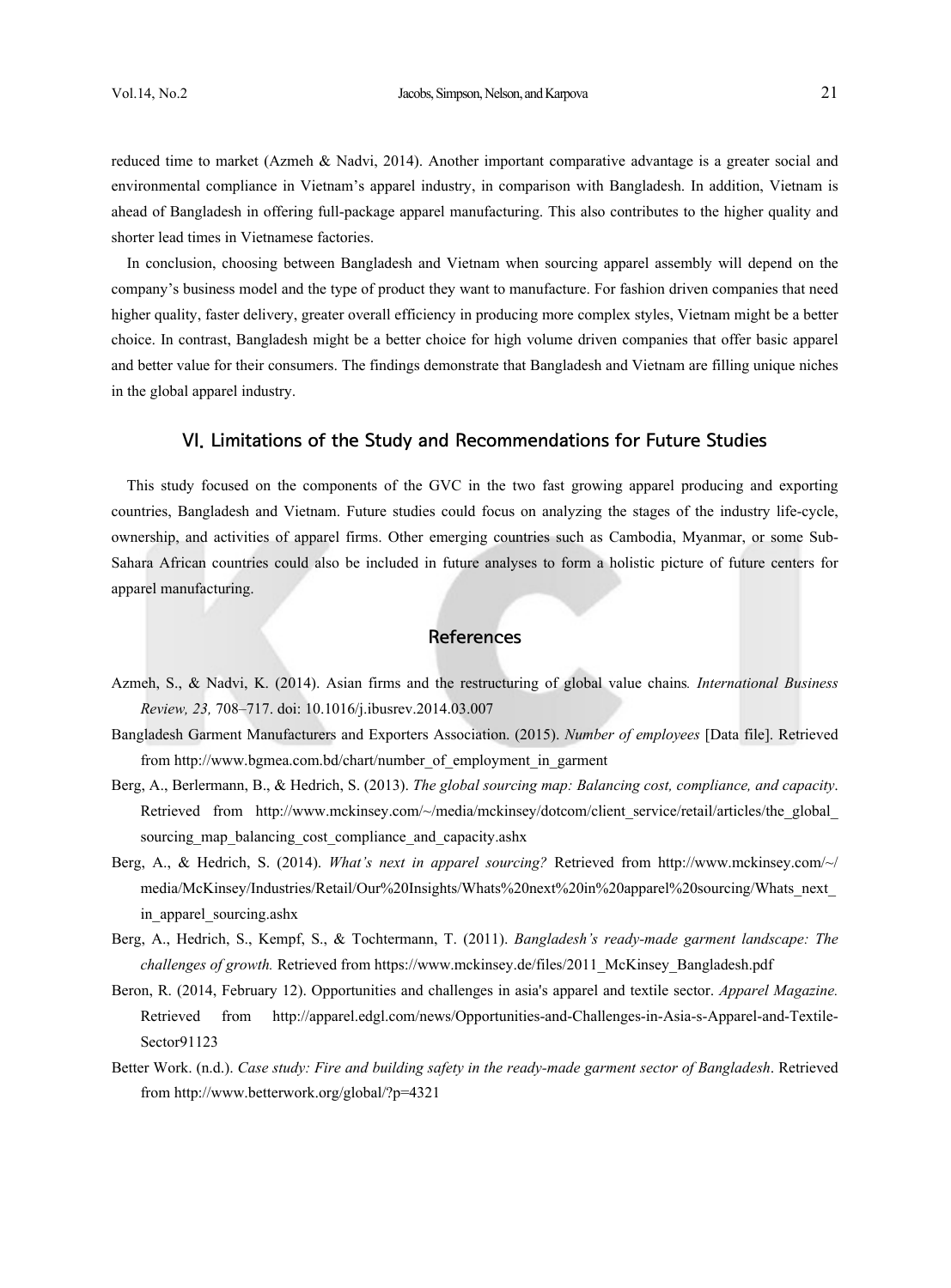- Brown, P., & Zukerman, A. (2012, December 27). Developing leaner product development and sourcing operations. *Apparel Magazine.* Retrieved from http://apparel.edgl.com/news/Developing-Leaner-Product-Development-and-Sourcing-Operations83887
- CBI Market Information Database. (2013). *Key performance indicators: Vietnam*. Retrieved from http://www.cbi.eu/sites/default/files/files/VIETNAM.pdf
- CBI Market Information Database. (2014). *Supply chain trends in the apparel sector*. Retrieved from http://www.cbi.eu/search/?cbi\_search=trends+in+the+ apparel+sector&submit=search
- Corrigan, G., Crotti, R., Hanouz, M. D., & Serin, C. (2014). Assessing progress toward sustainable competitiveness. In S. Klaus, & S. Xavier(Eds.), *The global competitiveness report 2014-2015* (pp. 53-83). Retrieved from http://www3.weforum.org/docs/GCR2014-15/GCR\_Chapter1.2\_2014-15.pdf
- Cox, A. (2015). The pressure of wildcat strikes on the transformation of industrial relations in a developing country: The case of the garment and textile industry in Vietnam. *Journal of Industrial Relations, 57*(2), 271–290. doi: 10.1177/0022185614564378
- Dao, T. M., & Huong, B. T. (2013). *USDA foreign agricultural service gain report*. (GAIN Report Number: VM 3017). Retrieved from http://www.thefarmsite.com/reports/contents/vcap13.pdf
- Emergingtextiles.com. (2015, June 9). *Cotton yarn production in emerging countries statistical Report.* Retrieved from http://www.emergingtextiles.com/?q=art&s=150609-global-cotton-yarn-production&r=vietnam&n=6
- Ganesan S., George, M., Jap, S., Palmatier, R. W., & Weitz, W. (2009). Supply chain management and retailer performance: Emerging trends, issues, and implications for research and practice. *Journal of Retailing*, *85*(1), 84–94. doi: 10.1016/j.jretai.2008.12.001
- Gereffi, G., & Memedovic, O. (2003). *The global apparel value chain: What prospects for upgrading by developing countries?* Retrieved from https://www.unido.org/uploads/tx\_templavoila/Global\_apparel\_value\_chain.pdf
- Hussain, S. S. (2013). *USDA agricultural service gain report.* Retrieved from www.thefarmsite.com/reports/ contents/BangladeshCotton&ProductsApril2013.pdf
- International Labour Organization. (2014). *Wages and working hours in the textiles, clothing, leather and footwear industries.* Retrieved from http://www.ilo.org/wcmsp5/groups/public/@ed\_dialogue/@sector/documents/publication/ wcms\_300463.pdf
- International Trade Centre. (2015). *List of products exported by Bangladesh* [Data file]. Retrieved from http://www.trademap.org/Product\_SelCountry\_TS.aspx
- International Trade Centre. (2015). *List of products exported by Viet Nam* [Data file]. Retrieved from http://www.trademap.org/Product\_SelCountry\_TS.aspx.
- Islam, M. M., Khan, A. M., & Islam, M. M. (2013). Textile industries in Bangladesh and challenges of growth. *Research Journal of Engineering Sciences, 2*( 2), 31-37.
- Kogut, B. (1985). Designing global strategies: Comparative and competitive value-added chains. *Sloan Management Review*, *26*(4), 15-28.
- Lu, Y., & Karpova, E. (2011). Comparative advantages of the Indian and Chinese apparel industries: A global value chain analysis. *International Journal of Fashion Design, Technology and Education, 4*(3), 197-211. doi: 10.1080/17543266.2011.577457